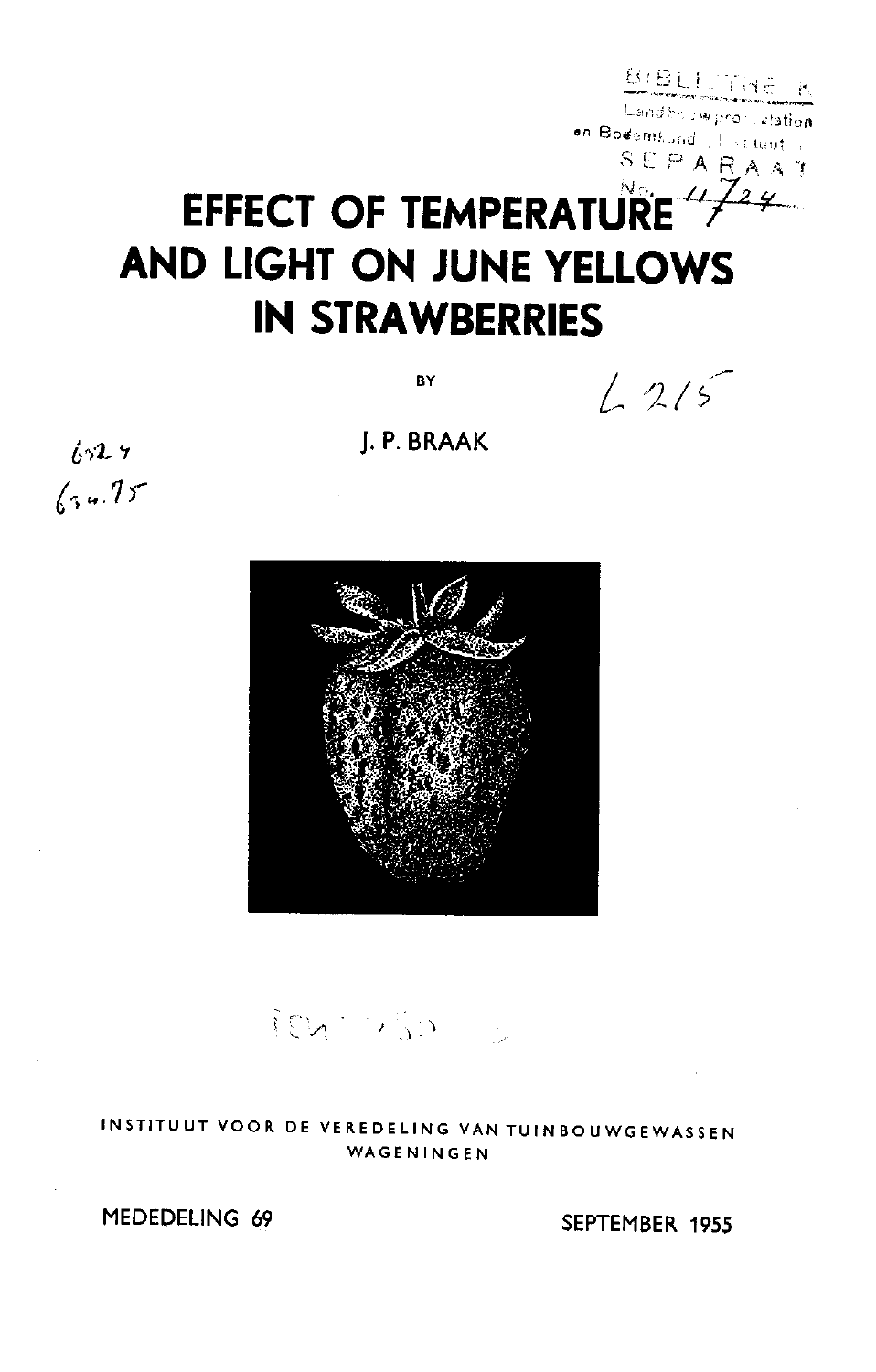#### **INSTITUUT VOOR DE VEREDELING VAN TUINBOUWGEWASSEN**

**S. L. Mansholtlaan 15, Wageningen, Postbus 16, Telefoon K 8370-3141 Stichting staande onder toezicht van het Ministerie van Landbouw, Visserij en Voedselvoorziening** 

#### **BESTUUR**

N. Veldhuyzen van Zanten te Enkhuizen, Voorzitter

| D. Barten<br>Simon J. Sluis<br>A. Viin                                               | te N. Scharwoude<br>te Enkhuizen<br>te Rotterdam | Uit de kringen van de tuinzaadbedrijven     |
|--------------------------------------------------------------------------------------|--------------------------------------------------|---------------------------------------------|
| jac. Lombarts                                                                        | te Zundert                                       | Uit de kringen van de boomkwekerijbedrijven |
| W. H. Kemmers econ. drs te Honselersdijk                                             |                                                  | Uit de kringen van de groentetelers         |
| J. Boot<br>P. v. d. Have                                                             | te Schellinkhout<br>te Kapelle-Biezelinge        | Uit de kringen van de fruittelers           |
| J. P. L. L. A. Burg<br>ir W. van Soest<br>Prof. Dr Ir S. J. Wellensiek te Wageningen | te 's-Gravenhage<br>te Naaldwijk                 | Adviserende leden                           |

**STAF**  Dr O. Banga, l.i., Directeur

# I. **Rassenonderzoek en Veredeling Ir J. M. Andeweg,**

peul- en vlezige vruchten **Dr O. Banga,**  knol- en bolgewassen ............................... siergewassen en tabak **Ir A. S. de Bruyne,**  appel, peer en pruim **Ir G. Elzenga en IrL F.J.M. v.d. Ven,**  (gastmedewerker) kruiden **Ir C. J. Gerritsen,**  noot, kers e.a. **Ir J. A. Huyskes,**  bladgewassen **Ir J. R. Jensma,**  koolgewassen **Mej. Ir H. G. Kronenberg,**  klein fruit

................................ wiskunde **J. W. de Bruyn, pharm, drs,**  phytochemie **J. P. Braak, biol. drs, Ir L Smeets, Ir Kho Yam Oh, Mej. Dr W. Terpstra,**  (gastmedewerkster) physiologie **Ir J. Floor,**  vermeerdering van houtige gewassen

**Bijzonder onderzoek** 

#### III. **Taxonomie**

**Dr ß.** *K. Boom,*  siergewassen en laanbomen **E. T. Nannenga, biol. drs,**  fruitgewassen W. E. G. de Bruin, kwekersrechtaangelegenheden, plantenuitwisseling

#### IV. **Documentatie en Technische Diensten**

- **W. Koopmans,**  bibliotheek en technisch archief
- **G. Komen,**
- teeltadministratie en rondleiding bezoekers
- **J. Baër,**
- grafische documentatie **J. W. Gijsbers,**

# fotografie en lichtdrukken

#### V. **Interne Dienst**

**R. Vos,**  algemene zaken en secretariaat

#### VI. **Comptabiliteit**

**J. W. van Eyndhoven,**  financiën

#### **Proeftuinen**

**G. F. Elemans,**  tuinchef "De Goor", Wageningen **H. J. Blaas,** 

bedrijfsleider de "Santacker", Eist (O.B.)

**REPRINT FROM EUPHYTICA 4, 1955: 189-196**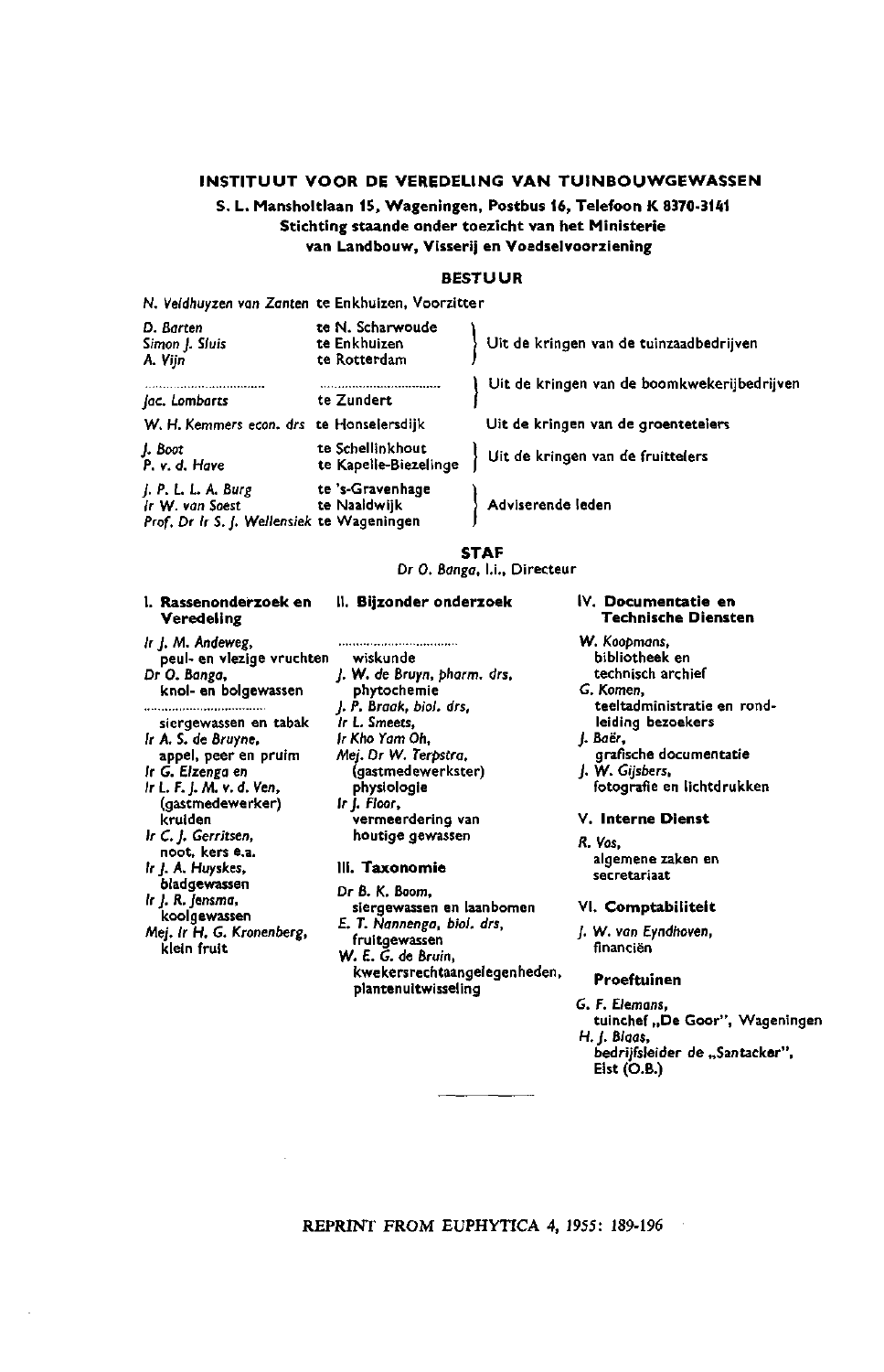# EFFECT OF SOME ENVIRONMENTAL FACTORS ON THE APPEARANCE OF ..JUNE YELLOWS" IN STRAWBERRIES AND ITS SIGNIFICANCE FOR THE DEVELOPMENT OF A TEST METHOD

# J. P. BRAAK (Institute of Horticultural Plant Breeding, Wageningen) *Received 21 June 1955*

| <b>CONTENTS</b>                                                                                                       | page |
|-----------------------------------------------------------------------------------------------------------------------|------|
|                                                                                                                       |      |
|                                                                                                                       |      |
|                                                                                                                       |      |
| Effect of variations in temperature and illumination $\ldots$ ,     192                                               |      |
| Effect of pre-treatment $\ldots$ $\ldots$ $\ldots$ $\ldots$ $\ldots$ $\ldots$ $\ldots$ $\ldots$ $\ldots$ $\ldots$ 193 |      |
|                                                                                                                       |      |
|                                                                                                                       |      |
|                                                                                                                       |      |
|                                                                                                                       |      |

# **INTRODUCTION**

"June Yellows" or "Voorjaarsbont" as it is called in Dutch, is a disorder of strawberries, which is very well known in the United States and Canada and, in later years, has also been described in Holland (KLINKENBERG, 2), England (REID, 5) and Switzerland (BOVEY, 1). In slightly affected plants it is characterized by an interveinal yellowing of the leaves, in more severe cases it causes mottling or streaking of white and yellow and malformation of the leaves, stunted growth, reduced yield and in the end the plants die.

The symptoms are most prominent during the cool weather of spring. The yellowing practically disappears in summer, but may sometimes return in autumn on a smaller scale. Slightly affected plants, therefore, may look quite normal in late summer, when badly affected plants as a rule can still be identified by the white streaks and distortions of their spring leaves and by their reduced vigour. Some authors distinguish between a mild form of yellows "Transient yellows" and a severe form "Streak" (POSNETTE and CROPLEY, 4).

June Yellows is generally accepted as being non-infective and genetic in origin. The genetically determined disposition to yellows seems to be confined to certain varieties and can be transmitted to their progeny. Symptoms may occur in a variety as early as the first true leaf of the seedling appears, or they may not occur until several years later. A delay of 10-30 years is not uncommon. In case of a delayed manifestation the majority of the plants growing at different localities will become affected at about the same time.

Recovery from June Yellows has never been observed and the runner plants pro-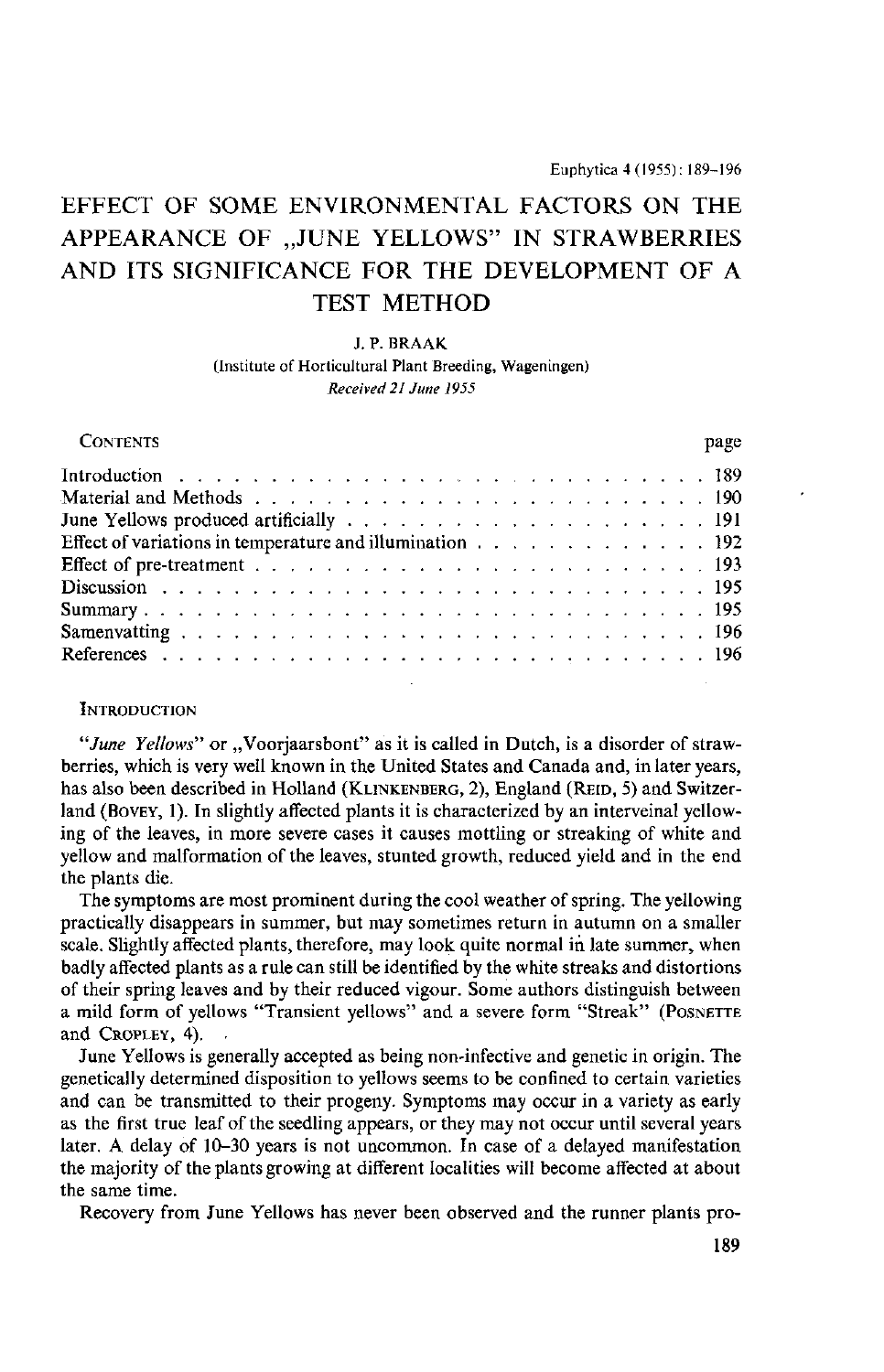#### J. P. BRAAK

duced by affected plants are also affected. A few years after the appearance of the first symptoms of yellows in a variety, its cultivation becomes unprofitable or even impossible, because healthy plant material is no longer obtainable in sufficient quantity.

This development has been observed in a number of American varieties. In Europe the history of the Scottish variety Auchincruive Climax demonstrates clearly how a disposition to Yellows may remain latent in a variety for years and then suddenly manifest itself on a large scale, causing growers great loss. Further particulars about the disease are given in a recent review of Mc WHIRTER (3).

The summary given above, however, suffices to show that June Yellows constitutes a serious problem both to the breeders and the growers of strawberries. A reliable test method, therefore, would be of great value in the production of new varieties free from yellows and possibly in the control of June Yellows in the existing, susceptible varieties.

The experiments reported below were undertaken with a view to studying the possibilities for the development of such a test method.

To provide a starting-point for our research we have summarized the available information on June Yellows in the form of the following working-hypothesis :

- 1. Certain strawberry varieties possess a disposition to June Yellows. It is determined genetically in a manner not yet clearly understood.
- 2. The disposition may remain latent for some time and in this latent condition ("inactive yellows") it cannot manifest itself by yellows symptoms.
- 3. Sooner or later, however, the latent condition is converted into an active condition ("active yellows") in the majority of the plants at about the same time.
- 4. The condition of active yellows can only manifest itself ("visible active yellows") under certain conditions (cool spring weather). If these conditions are unfavourable (summer season), no symptoms can be produced ("invisible active yellows").

If the test method is to be effective, it should not only transform the latent disposition into an active condition, but also provide the right conditions for the production of symptoms.

Although in the literature on June Yellows some facts are given indicating that the conversion of inactive into active yellows may be influenced by the growing conditions, this part of the test cannot be developed until further information on this point is available.

The prospects of producing symptoms artificially in plants with active yellows are more favourable. The fact that symptoms of June Yellows have only been observed in spring and autumn suggests that one or more climatic factors play a part here.

In order to discover such factors we started a series of experiments in the spring of 1954, in the expectation that the information thus obtained would enable us to produce symptoms artificially in plants carrying the yellows-complex in an active condition.

#### MATERIAL AND METHODS

The planning of our experiments was facilitated appreciably by information received from Professor Dr E. C. WASSINK and Miss H. G. KRONENBERG (6) on the behaviour of yellow plants of the variety Mme Moutot under controlled conditions.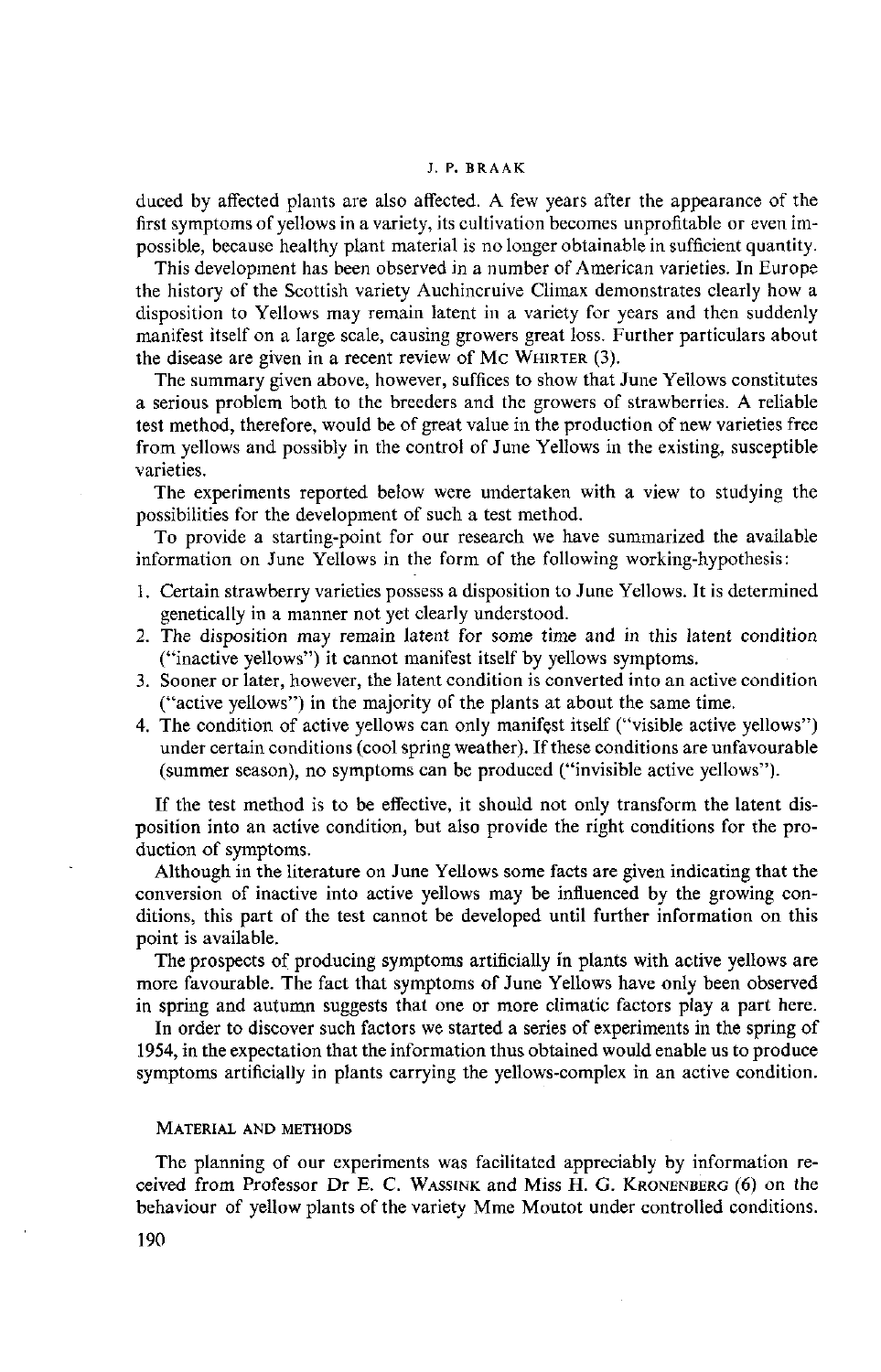# TEST METHOD FOR "JUNE YELLOWS" IN STRAWBERRIES

In the spring of 1951 Prof. WASSINK succeeded in maintaining, for an indefinite time, the symptoms of June Yellows by transferring plants, which had produced the symptoms in the field, to a temperature-controlled room in the Laboratory of Plant Physiological Research at Wageningen. In this room a constant temperature of  $5^{\circ}C$ was maintained and the plants were given continuous artificial light of 4.000 lux by means of Philips fluorescent tubes. At a temperature of 10 °C the yellows symptoms disappeared gradually. Plants of a normal clone remained green both at  $5^\circ$  and  $10^\circ$ C.

Working on the above data we have in the first instance investigated if the method which proved so effective in maintaining visible active yellows, could also be used for the conversion of invisible active yellows into visible active yellows, i.e. for the production of symptoms in plants which seem normal in appearance.

The experiments were carried out in air-conditioned rooms and glasshouses in the phytotron of our Institute. Here constant temperatures can be maintained automatically; the maximum deviation from the mean temperature is  $0.5^{\circ}$ C in the experimental rooms and 1.5  $\degree$ C in the glasshouses. Only on exceptionally hot days rises the temperature in the 20 $^{\circ}$  glasshouse to 25  $^{\circ}$ C in the middle of the day. In the experimental rooms the relative humidity of the air varies between 75% and 90%, in the glasshouses the air humidity is kept automatically at 70  $\frac{9}{6}$  with a maximum deviation of 10 %.

Artificial light in the experimental rooms is provided by illumination-sets consisting of equal numbers of Philips high-tension mercury lamps, type HO 2000, of 450 Watt each, and of frosted Philips incandescent bulbs of 150 Watt each. Before reaching the plants the light passes through a 2 cm layer of water and a glass pane of 1 cm. In this manner the greater part both of the ultra-violet and of the infra-red radiation is absorbed.

In our tests in the experimental rooms the strawberry plants received artificial light of an intensity of 7000 lux, corresponding with 200 milliwatt/sq. cm for the visible radiation between the wave lengths of 4100 and 7200 Å. Light intensity was measured by a Dr Lange photometer, standard type nr. 203/11, calibrated for both lamp types in Luxes and in milliwatts/sq. cm. The data for the energy radiation given above were in close agreement with the results of thermopile measurements carried out by the Landbouw Physisch-Technische Dienst (Physico-Technical Service for Agriculture) at Wageningen.

Plants belonging to six sub-clones of the variety Auchincruive Climax were used as test material in the majority of the experiments. Five sub-clones were produced in Holland from material imported from Great Britain several years ago. The sixth (our stocknumber 774) was a virus-free sub-clone obtained in 1955 from East Malling Research Station. In some experiments a sub-clone of the American variety Blakemore was also tested.

Young runner plants were potted in 1953 and remained in a cold frame until May 1954 when the experiments were started.

#### YELLOWS PRODUCED ARTIFICIALLY

In the first experiment plants of six Climax sub-clones were taken out of the cold frame on May 15, and placed in an air-conditioned room where they received continu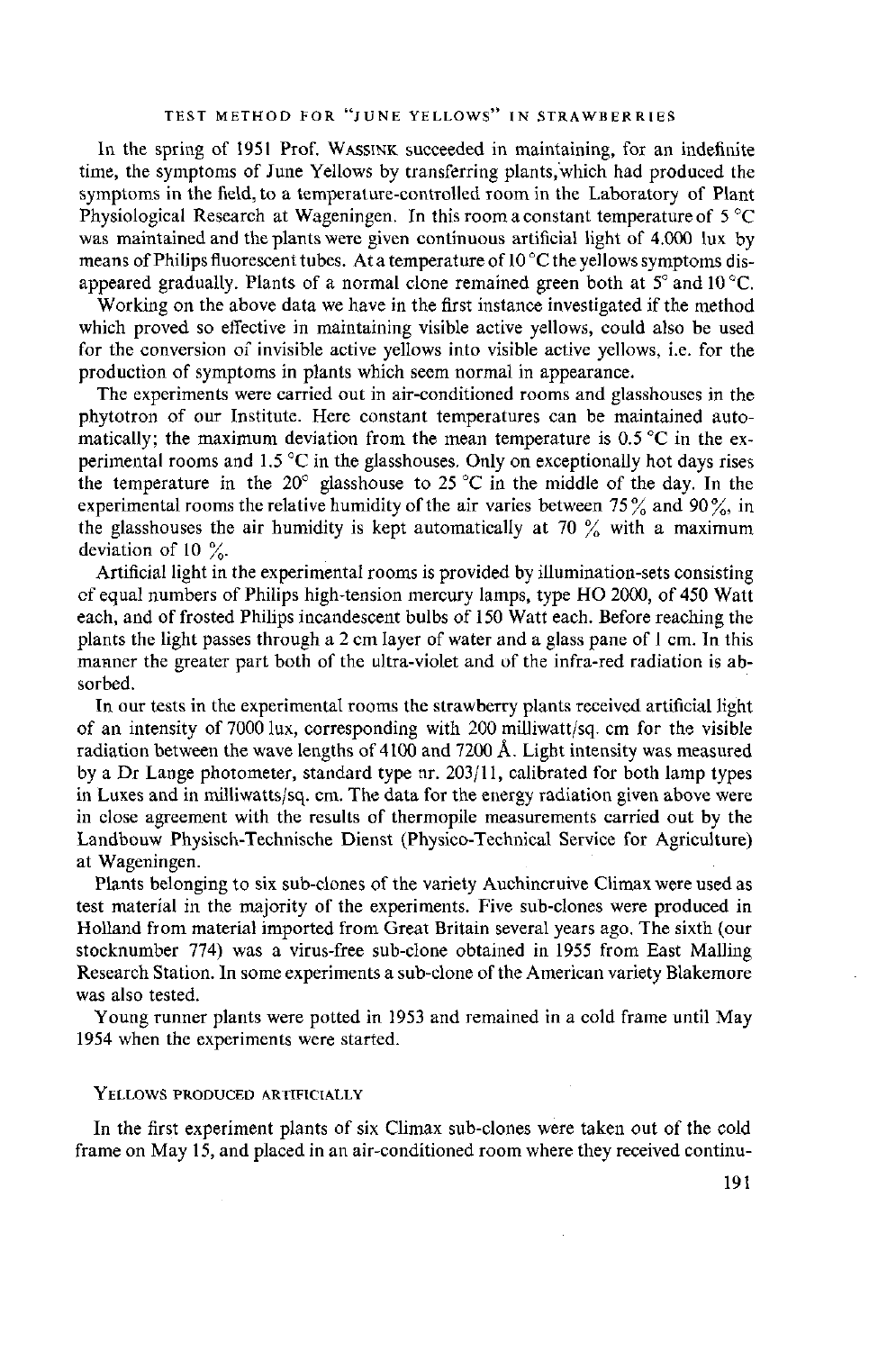ous artificial light at a constant temperature of 5 °C. Under these conditions the strawberry plants continued to grow at a slow rate.

Some plants of sub-clone 774 had already produced yellow leaves in the cold frame. During the experiment the leaves remained yellow and the new leaves formed by these plants also showed distinct symptoms of June Yellows. This is in full agreement with the findings of Professor WASSINK mentioned above.

At first thé remaining plants were quite normal in appearance. In the course of the experiment, however, several of them showed yellows symptoms on the young, expanding leaves. The symptoms remained also visible on the full-grown leaves, and plants with Transient Yellows could be easily distinguished from those with Streak.

After ten weeks, when there was no further increase in the number of yellow plants, the affected plants were counted.

The results of this experiment show clearly that under the conditions mentioned, symptoms of June Yellows can be produced in apparently normal plants of the Climax variety, or to put it in the terms of our hypothesis : in a number of test plants invisible active yellows was transformed into visible active yellows under the conditions of the experiment. The data given in Table 1 demonstrate that there is an appreciable variation both in the extent and in the degree of yellows obtained in the different sub-clones.

| Sub-clone                    | Nr. 774 | Nr. 876              | Nr. 877              | Nr. 878              | Nr. 879 | Nr. 880              |
|------------------------------|---------|----------------------|----------------------|----------------------|---------|----------------------|
| Total number<br>of plants    | 15      | 16                   | 14                   | 15                   | 14      | 15                   |
| Number of<br>affected plants | 15      | 5                    | 2                    |                      | 0       | 2                    |
| Nature of the<br>symptoms    | Streak  | Transient<br>Yellows | Transient<br>Yellows | Transient<br>Yellows |         | Transient<br>Yellows |

|  | Table 1. June yellows artificially produced under continuous illumination at 5 $^{\circ}\textrm{C}$ |  |  |  |  |  |  |  |
|--|-----------------------------------------------------------------------------------------------------|--|--|--|--|--|--|--|
|--|-----------------------------------------------------------------------------------------------------|--|--|--|--|--|--|--|

#### EFFECT OF VARIATION IN TEMPERATURE AND ILLUMINATION

The object of the next experiment was to ascertain if a constant temperature and a continuous illumination are essential for the production of symptoms.

To this end plants from six Climax sub-clones and from one Blakemore sub-clone were divided into four comparable groups. Three groups were kept at a constant temperature of 5 °C and illuminated for 24, 18 and 12 hours per daily cycle respectively. The fourth group was illuminated for 12 hours, but the temperature was 8.5 °C in the light period and  $1.5 \degree C$  in the dark period. After ten weeks the plants with symptoms of yellows were counted in each group.

The experimental results shown in Table 2 indicate that the number of yellow plants is affected neither by a shortening of the daily photoperiod nor by a fluctuation in the temperature around a mean of 5 °C.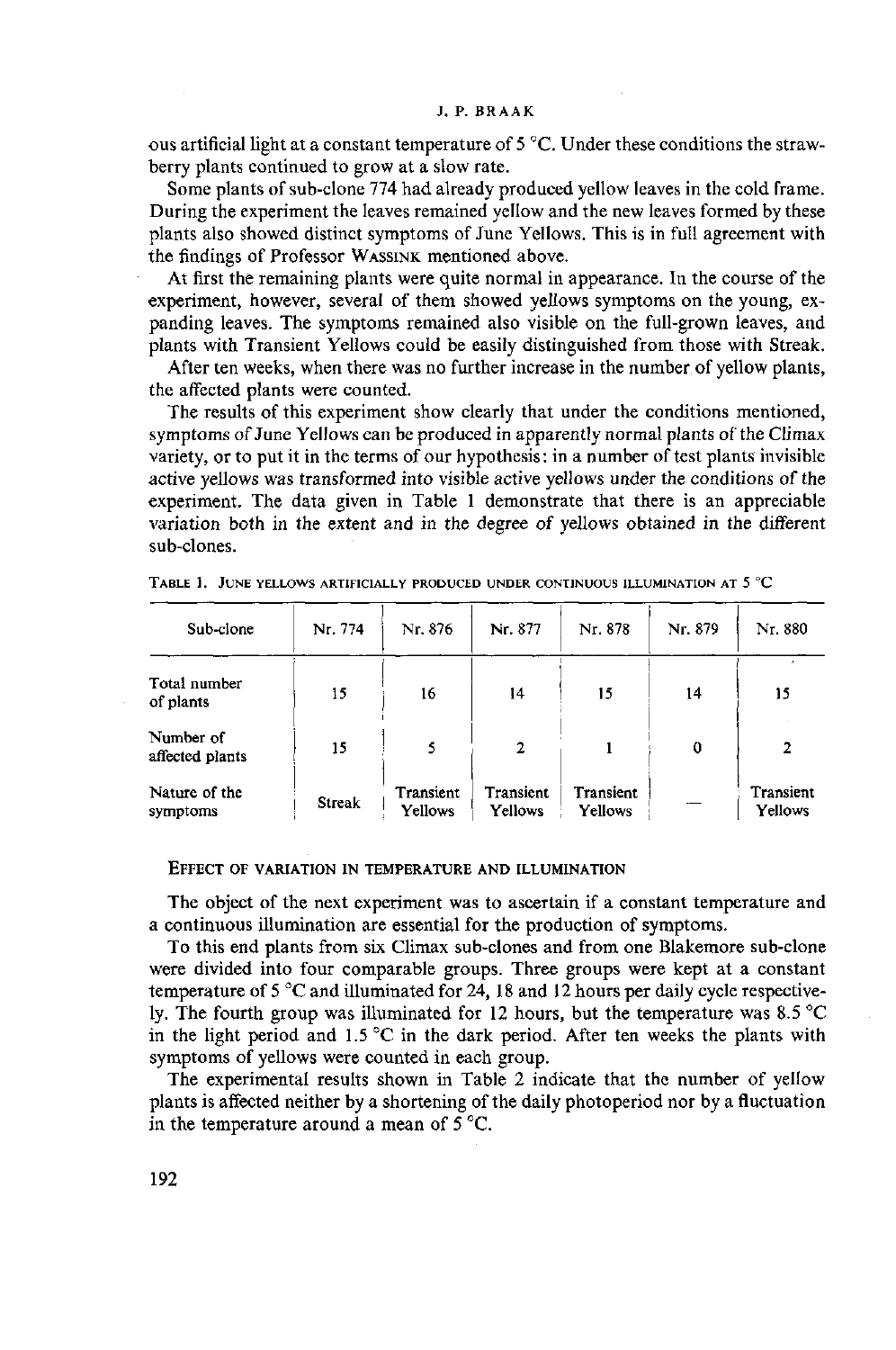# TEST METHOD FOR "JUNE YELLOWS" IN STRAWBERRIES

| Daily period of illumination. |              | 24 h  | 18 h          | 12 h          | 12 h   |
|-------------------------------|--------------|-------|---------------|---------------|--------|
| Temperature                   | Light period | 5 °C. | $5^{\circ}$ C | $5^{\circ}$ C | 8.5 °C |
|                               | Dark period  | 2aC.  | 5 °C          | $5^{\circ}$ C | 1.5 °C |
| Number of plants tested       |              | 31    | 30            | 30            | 30     |
| Number of affected plants     |              |       |               |               |        |

TABLE 2. INCIDENCE OF YELLOWS AT DIFFERENT PHOTOPERIODS, BOTH AT A CONSTANT AND AT A MEAN TEMPERATURE OF 5 °C

This is of importance in view of an application of the test on a practical scale in a glasshouse in winter, because the necessity for a strict maintenance of a constant temperature and a prolongation of the short winter day by artificial illumination to a 24 hour day would be a drawback then.

Some observations have also been made on the behaviour of yellow plants at temperatures above 5 °C. To this end plants which had produced symptoms in the experimental rooms were kept in glasshouse compartments at constant temperatures of 10 °C, 17 °C and 20 °C respectively. At the three temperature levels the yellow colour of the full-grown leaves turned into green within 2-3 weeks. After a month the colour of the newly formed leaves was green too. At this stage the plants with Transient Yellows could not be distinguished from normal ones; plants with Streak could still be recognized by the white streaks and the distortions of the older leaves, and by their stunted appearance.

At 20 °C the plants with Streak recovered quickly. After three months they had completely regained their vigour. That there was no actual recovery became evident when severe symptoms reappeared after a renewed treatment of the plants at 5 °C.

#### EFFECT OF PRE-TREATMENT

A comparison of the results from different tests revealed the existence of some kind of relationship between the time required for the production of the first yellows symptoms and the temperature conditions of the period preceding the test. This relationship was clearly demonstrated when the results obtained with plants which had received a "cold" pre-treatment were compared with those obtained with plants which had received a "hot" pre-treatment.

The graph of Fig. 1 shows the percentage of affected plants observed at different times after the beginning of the test, both in a group of plants which had received a cold pre-treatment (cold group) and in a group of plants which had received a hot pre-treatment (hot group). During the pre-treatment period of 2-3 months the plants of the cold group had been kept either in a cold frame in early spring or in an airconditioned room at 5 °C with continuous artificial light; the plants of the hot group had received a pre-treatment of the same duration in a glasshouse at 20 °C between 19 May and 20 September.

In both groups five sub-clones of the Climax variety were represented in the same

193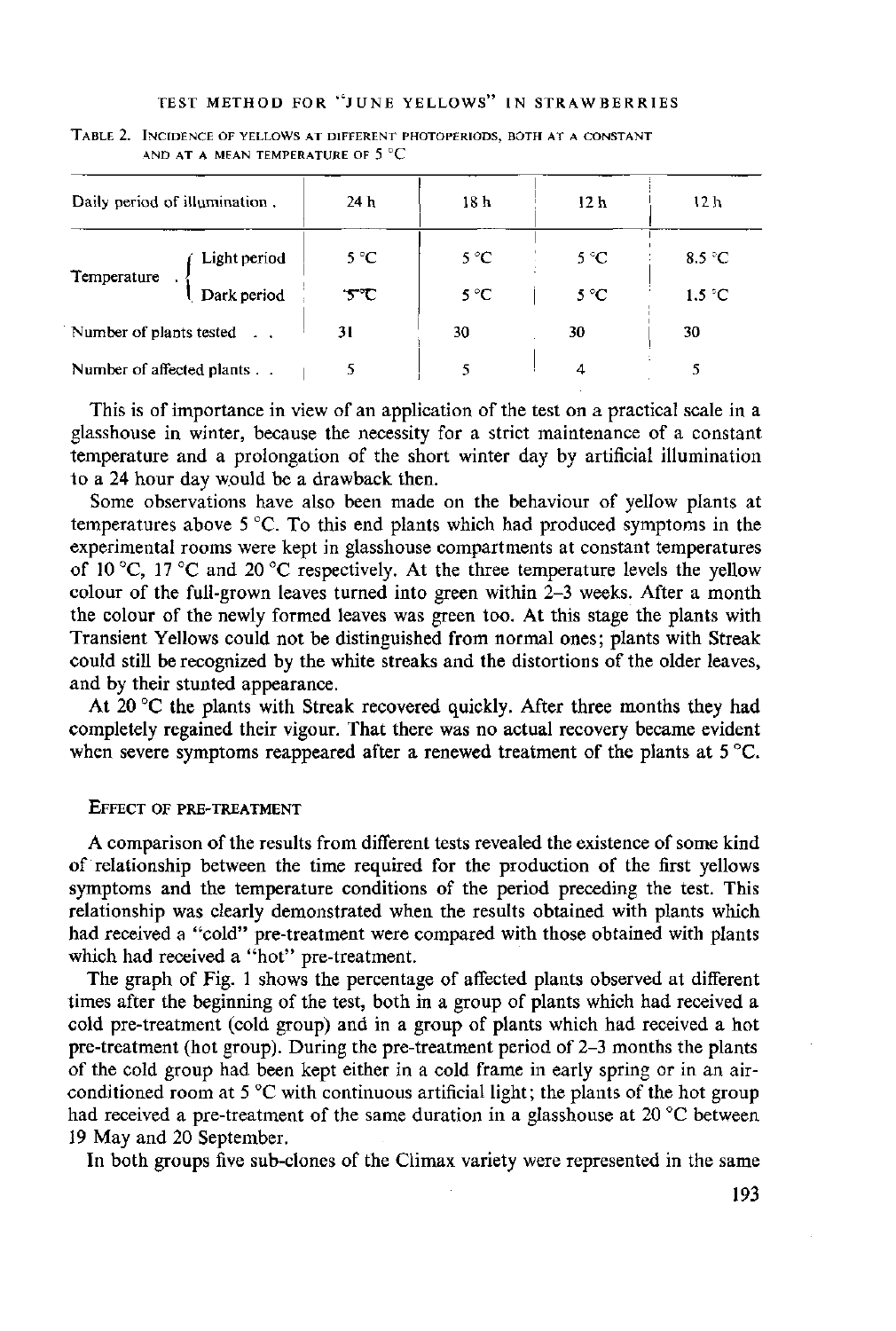



FIG. 1. PERCENTAGE OF AFFECTED PLANTS OBSERVED AT DIFFERENT TIMES AFTER THE BEGINNING OF THE TEST

ratio. Plants were not classified as affected until they had shown symptoms on young leaves formed after the beginning of the test.

When studying the graph of Figure 1. three phenomena attract our attention:

1. Whereas in the cold group the first symptoms appear immediately after the beginning of the test, in the hot group this does not happen until after about a month.

As in the hot group the plants usually produce one or more normal leaves before the first yellow leaf appears, an initial check in growth cannot be the cause of this delayed reaction. Possibly initiation of the symptoms occurs in a very early stage of development of the leaves. If this is true, in the hot group some time is required before the leaf primordia have developed into young leaves and symptoms are shown ; in the cold group the symptoms are already present in the young folded leaflets and become visible as soon as these leaflets unfold.

Consequently tests on plants from an environment with a high temperature should be continued about a month longer than those on plants from a cool environment.

2. After the appearance of the first symptoms in both groups the percentage of affected plants increases at about the same rate until a certain maximum is reached. After this moment hardly any increase can be observed.

These observations agree very well with the conception of our working-hypothesis. According to this hypothesis, a variety, after having shown the first symptoms, will consist partly of plants with inactive yellows and partly of plants with active yellows ; the latter plants producing symptoms as soon as favourable conditions are provided.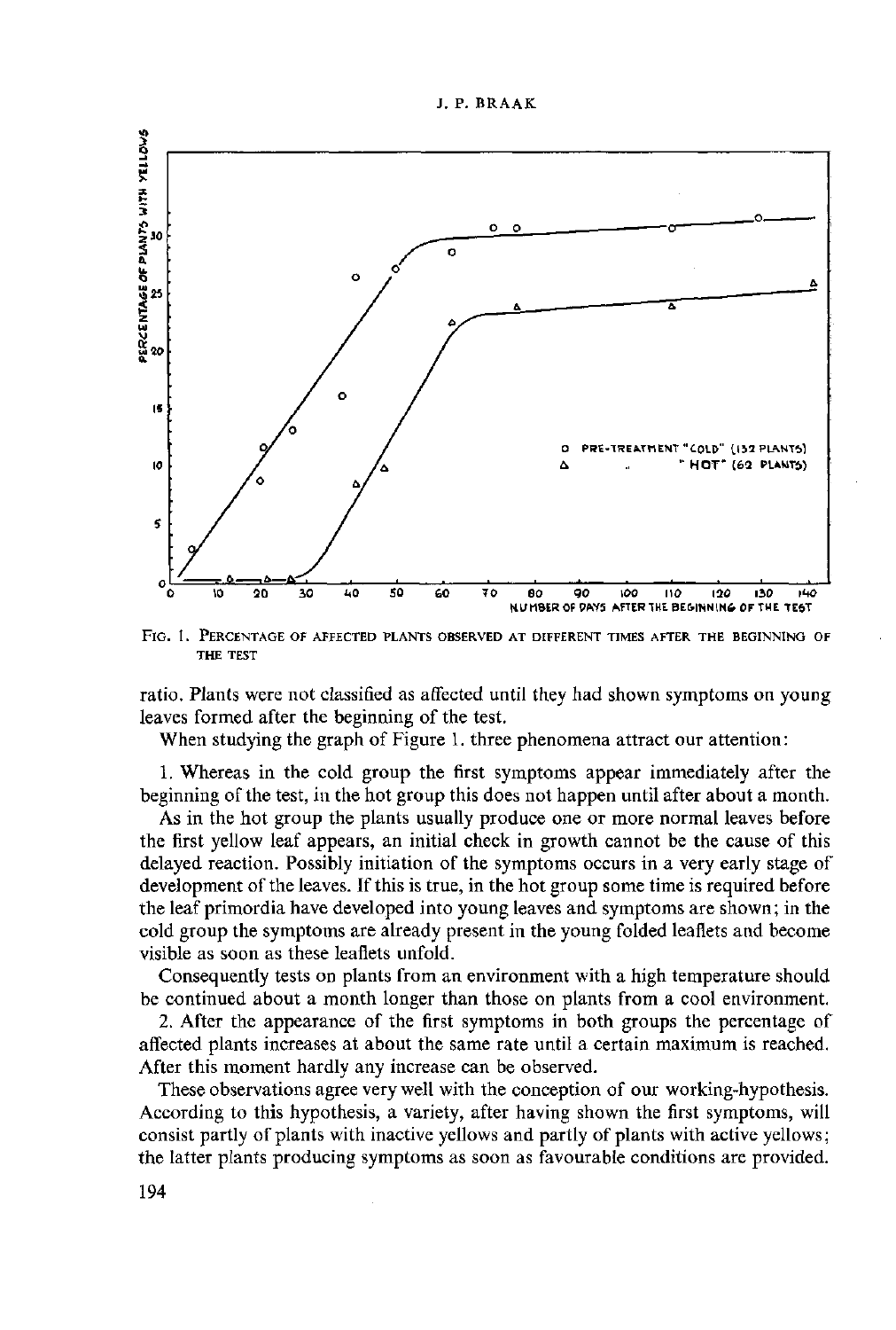# TEST METHOD FOR "JUNE YELLOWS" IN STRAWBERRIES

A test, therefore, need not be continued beyond the moment at which the initial increase in the percentage of affected plants has come to a standstill.

3. In the hot group the maximum percentage of affected plants is four-fifths ofthat in the cold group.

There is a possibility that this difference is caused by a conversion of active yellows into inactive yellows during the hot pre-treatment and/or by the reverse process during the cold pre-treatment. Further experiments are needed to clear up this highly interesting point.

## **DISCUSSION**

The experiments reported above have proved that the artificial production of June Yellows in the varieties Auchincruive Climax and Blakemore can be achieved by keeping plants at a mean temperature of  $5^{\circ}$ C and giving them an artificial illumination with an intensity of 7000 Lux for 12 hours a day. They have also shown that under these conditions probably all plants carrying yellows in an active condition will produce symptoms.

We, therefore, feel justified to say that this treatment may provide a useful basis for the development of a practical method for the detection of plants with active yellows. In developing and applying such a method due attention should be paid to the possible effect of temperature conditions during the period preceding the test. Another point of importance is that in testing strawberry plants in autumn more time will be required, because a breaking of the condition of winter dormancy by a low temperature treatment must be effected before the plants can react.

When assessing the practical value of the test method, it should be borne in mind, however, that by this method it will be possible to eliminate only plants with active yellows. It may be useful in the reduction of June Yellows, but will not be effective in eliminating or preventing this disorder. This can only be achieved if we succeed in developing a method by which conversion of inactive yellows into active yellows can also be effected.

For further research into the possibility of such artificial conversion a test method for active yellows is indispensable. In addition to its value in restricting the disorder in existing susceptible varieties, the test method proposed is of vital importance in developing an allround test on June Yellows.

## **SUMMARY**

The symptoms of June Yellows in strawberries only appear in spring and autumn, and vary in extent from year to year. In order to find a test method for June Yellows which would make it possible to produce yellows symptoms independently of the weather conditions, an investigation of the climatic factors favouring the appearance of yellows was started.

It proved possible to produce in apparently normal plants of the varieties Auchincruive and Blakemore symptoms of both "Transient Yellows" and "Streak" by growing them at 5 °C and providing artificial light of about 7000 lux for at least 12 hours per day.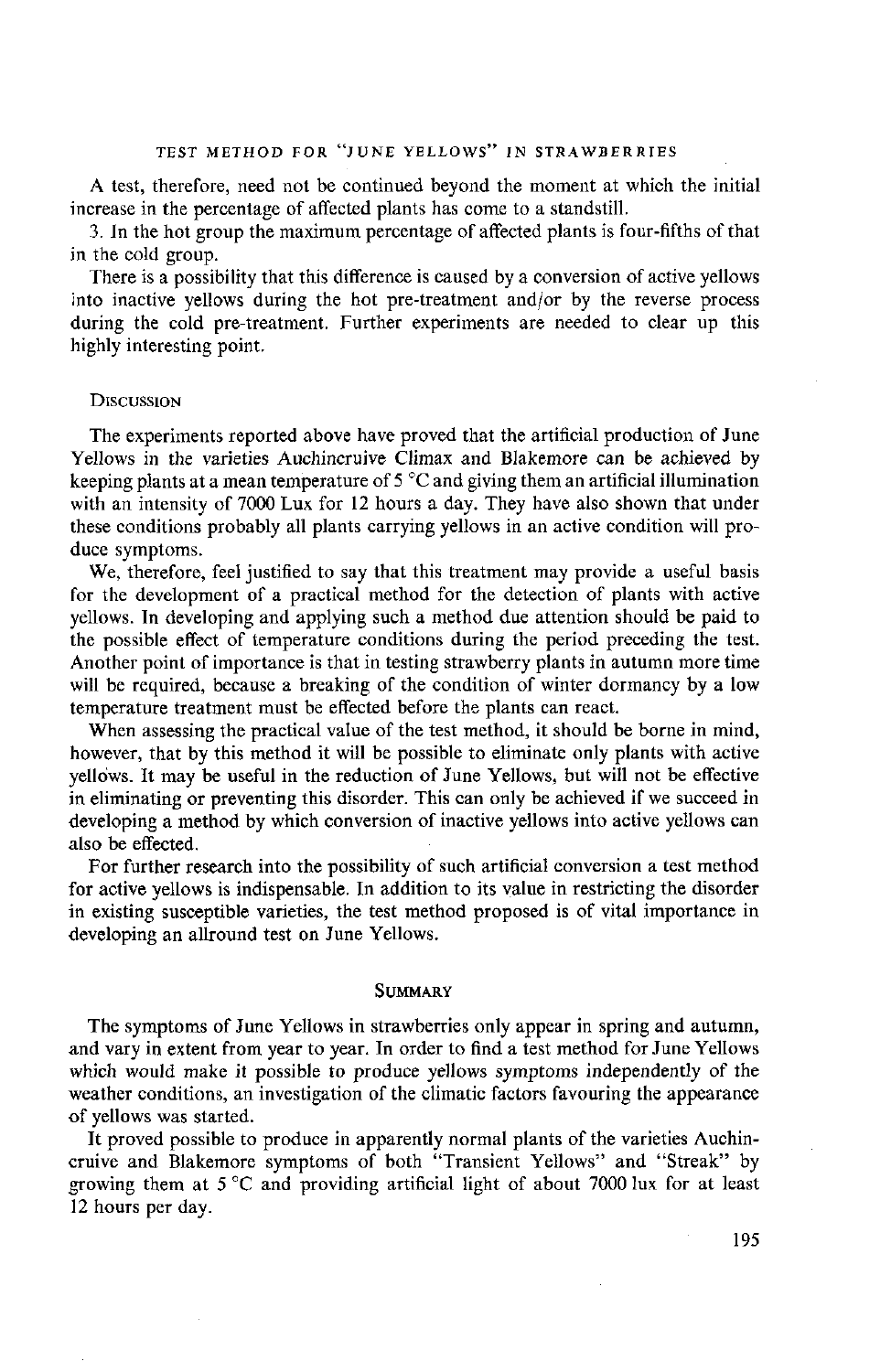## J. P. BRAAK

For plants from an environment with a relatively low temperature a treatment of about two months proved sufficient to produce a maximum effect. For plants from an environment with a relatively high temperature a treatment of about three months was necessary to obtain a maximum reaction.

# **SAMENVATTING**

# *Invloed van enige klimaatsfactoren op het optreden van voorjaarsbont bij aardbeien en de betekenis daarvan voor de ontwikkeling van een toetsmethode*

De symptomen van voorjaarsbont bij aardbeien treden uitsluitend op in het voorjaar en najaar, maar in verschillende jaren in verschillende mate. Teneinde de beschikking te krijgen over een toetsmethode op Voorjaarsbont, waarbij onafhankelijk van toevallige weersomstandigheden bontsymptomen kunstmatig geproduceerd kunnen worden, is een onderzoek ingesteld naar klimaatsfactoren welke het optreden van bont begunstigen.

Het bleek mogelijk om bij uiterlijk normale planten van de rassen Auchincruive Climax en Blakemore symptomen zowel van "Transient Yellows" als van "Streak" te voorschijn te roepen door ze te plaatsen in een omgeving met een temperatuur van 5 °C en een belichting van *±* 7000 lux gedurende minstens 12 uren per etmaal. Voor planten afkomstig uit een koude omgeving bleek een behandeling van ongeveer twee maanden voldoende te zijn om een maximaal effect te bereiken, bij planten uit een warme omgeving was voor een maximale reactie een behandeling van ongeveer drie maanden nodig.

#### **REFERENCES**

- 1. BOVEY, R., La panachure printaniére du fraisier. Revue Romande 8 (1952): 55-56.
- 2. KLINKENBERG, C. H., Ziekten en beschadigingen (Chapter VII), De Aardbei by Kronenberg, Klinkenberg, Erkelens and Zweede (1949). Ed. Tj. Willink, Zwolle.
- 3. Mc WHIRTER, K. C., Degeneration, the history of June Yellows. The Commercial Grower (1955): May 13, 113.
- 4. POSNETTE, A. F. and R. CROPLEY, Strawberry Yellows in the variety Auchincruive Climax. J. hort. Sci. 30 (1955): 56.
- 5. REID, R. D., June Yellows in Auchincruive Climax strawberries. The Grower 35 (1951): 1160— 1161, 1163.
- 6. KRONENBERG, H. G. and E. C. WASSINK, (1953): Personal Communication.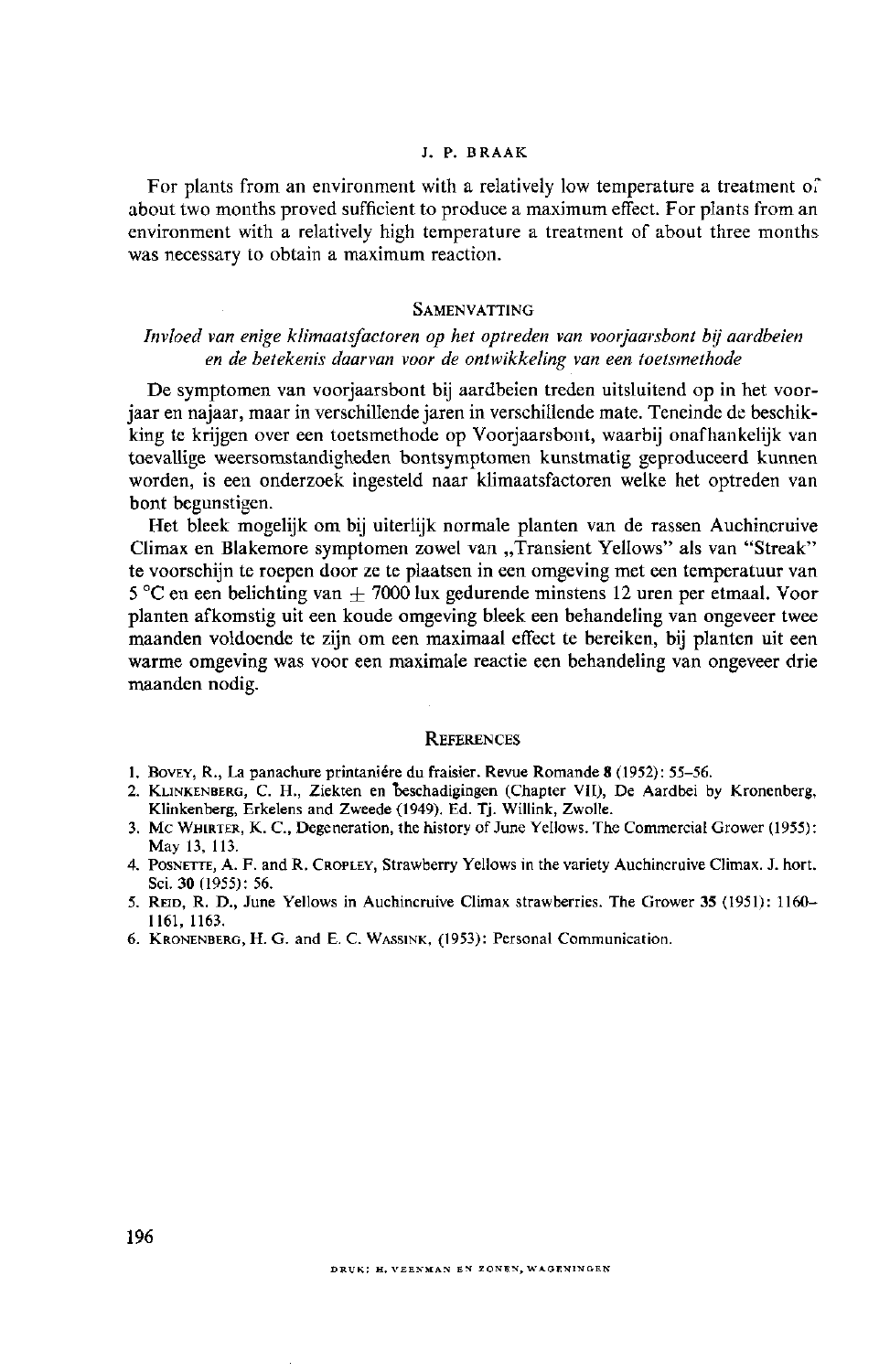**MEDEDELINGEN<sup>1</sup> )** 

# VAN HET INSTITUUT VOOR DE VEREDELING VAN TUINBOUWGEWASSEN

- 
- 
- 8, Algemene Veredelingsdagen 1947. Verslag van voordrach- | 39. ten en discussies. Juli 1948 f 1,15 9. **Banga, O.** De veredeling van tuïnbouwgewassen in de , 40. V.S. van Amerika. Juli 1948 Uitverkocht' 10. **Banga, O.** Krotenstudies. November 1948 . . . . f 0,25 41. III. Vernalisatie en devernalisatie van bieten. j IV. Verschillen in schiet-neiging bij verschillende rassen ' 42. en selecties van platte of ronde kroten.
- 44.
- 
- 46.
- 11. Algemene Veredelingsdagen 1948. Verslag van voordrach- i 43. ten en discussies. December 1948 f 1,05 44. 12. **Banga, O.** Het kweken van nieuwe vruchtboomonder-stammen in Engeland. Maart 1949 f 0,20 j 45. 13. **Banga, O.** en **Hester G. Kronenberg.** Teelt en verede-ling van aardbeien in België, juni 1949 f 0,20 46- 14. **Banga, O.** Krotenstudies. Juli 1949 f 0,50 I V. De inwendige vleeskleur van kroten. Haar beoor- 47\* deling bij rassenvergelijking en selectiewerk. ! 47.
- 15. **Andeweg, J. M .** Veredelingsdoeleinden en -resultaten bij 48. de tomaat. September 1949 **f 1949 f 1949 f 1949** f 0,20 de tomaat. September 1949 f 1949 f 1940 f 1940 f 1940 f 1<br>16. **Hubbeling, N.** Veredelingsdoeleinden bij slabonen.
- 
- September 1949<br>17. Algemene Veredelingsdagen 1949. Verslag van voor-<br>drachten en discussies. Mei 1950<br>18. Alexander en discussies. Mei 1950 f 1,40 50.
- 18. Zeventien korte artikelen voor boomkwekers. Juni 1950. <sup>|</sup><br>19. **Banga, O.** Krotenstudies. September 1950 . . . . f 1,50 <sup>|</sup>
- VI. De invloed van het loof op de groeisnelheid van de \ 52. knol,
- VII. Classificatie van platte en ronde kroten naar knol-<br>index, niveau van loofprestatie en groeisnelheid.<br>20. **Andeweg, J. M. en M. Keuls.** Practijkproeven tomaten<br>1948–1949. October 1950 . . . . . . . . . . . . . . . . .
- 
- 
- 
- 
- 
- 
- 
- 
- 21. **Banga, O.** Krotenstudies. November 1950. VIN. Verede-lingsmethodiek bij de rode biet f 0,25 55. 22. **Kronenberg, H . G.** Teelt en veredeling van fruitgewas- ! 56. sen in Zwitserland. December 1950 f 0,25 23. **Banga, O. en J. Sneep.** Veredeling van tuinbouw- 57. gewassen in Denemarken. December 1950 ... . f 0,25 24. **Floor, J.** Het enten van noten. Januari 1951 . . . f 0,35 58. 25. **Floor, J.** De vermeerdering van onderstammen voor fruitgewassen. Augustus 1951 ' f 0,75 59. 26. **Banga, O .** Bescherming van de kwekerseigendom. Sep-tember 1951 ƒ0,40 : 60. 27. **Sneep,** J. Selectie op het juiste tijdstip. Sept. 1951 f 0,35 28. **Floor, J.** Onderstammenonderzoek. Sept. 1951 f0,40,61 . 29. **Gerritsen, C. J.** Walnotenteelt. September 1951 f 0,35 30. **Kronenberg, H . G. (I.V.T.)** en **H . J. de Fluiter** (I.P.O.). 62. Resistentie van frambozen tegen de grote frambozenluis Resistentie van frambozen tegen de grote frambozenluis<br>Amphorophora rubi Kalt. October 1951 f 0,40
- 31. **Sneep, J.** De betekenis van de andromonoecische planten
- 
- 
- 
- 
- 34. Sonnaville, P. de. De mirabellenteelt. April 1952. f 0,40<br>35. Kronenberg, Hester G. Nieuwe aardbeirassen in West-<br>Europa, Juni 1952. . . . . . . . . . . . . . . Uitverkocht<br>36. Hofstra, R. en M. Keuls. Onderzoek naar d
- 
- 
- **Kronenberg, H . G.** Veredelingswerk met de aardbei op het I.V.T. October 1952 Uitverkocht **Floor, J.** Proeven met vermeerdering door entstekken, October 1952 Uitverkocht **Banga, O .** Some factors in the growth rate of red garden beets. November 1952 f 0,45 **Sneep,** J. Practijkproeven met Westlandse Boe-renkool 1949-1950 en 1950-1951. December 1952 f 1,—
- 
- Een bos enthoutjes. Januari 1953<br>Banga, O. Practijkproeven met Ronde Rode<br>Radijs 1951–1952. Februari 1953 . . . . . . . . . . f 0<br>**Gerritsen, C. J.** De rassenkeuze bij de Walnoot.
- 
- Maart 1953<br>
Kronenberg, H. G. De veredeling van Klein-<br>
Fruit in de Ver. Staten van Amerika<br>
Fruit in de Ver. Staten van Amerika<br>
Banga, O. en M. Keuls. Practijkproeven met<br>
Berlikumer Wortel 1949. April 1953.<br>
Corritsen,
- 
- 
- **Banga, O., M. Keuls en M. Wattel. Practij<br>proeven met Flakkeese Winterwortel 1950–19.**
- Mei 1953<br>
Algemene Veredelingsdagen 1952. Verslag van Algemene Veredelingsdagen 1953<br>
Xoordrachten en discussies. Juni 1953<br>
Sneep, J. Practijkproeven met Spitskool 1949–<br>
1950 en 1950–1951. Juli 1953 . . . . . . . . . . .
- 
- naamgeving van gekweekte planten *, , , , , , , f* (<br>**Kronenberg, H. G. en F. Garretsen.** Op-<br>brengstproeven met aardbeiklonen. November
- 
- 1953 **f** 0,35 Veredel ingsdag Groentegewassen 1953. Verslag van voordrachten en discussies. December 1953 . . f 1,— 54.
- **Floor, J.** Planten in plastic. Januari 1954 . . Uitver<br>**Banga, O.** Taproot-problems in the breeding of 56.
- 
- 
- 
- root vegetables **f** 0,25 **Jensma, J. R.** en **A. Kraai.** Practijkproeven met Rode Kool 1950-1951. Juni 1954 f 1,10 **Jensma, J. R.** en **A, Kraai.** Practijkproeven met Spruit-kool 1950-1951. Juli 1954 **f** 0,85 Veredelingsdag Fruitgewassen 1954. Verslag van voor-drachten en discussies. Augustus 1954 **f** 0,95 **Kraai, A.** The use of Honey-bees and Bumble-bees in breeding work. September 1954 f 0.45
- 
- **Jensma, J. R.** en **A. Kraai.** Practijkproeven met Witte Kool 1952-1953. Februari 1955 f 1,35 Banga, **O.** en **J. W . de Bruyn.** Selection of Carrots for Carotene Content. Februari 1955 f 0,25 **Kronenberg, H . G. en L. M . Wassenaar.** Practijk-
- 
- 
- 
- 
- proeven met aardbeirassen 1952-1954. April 1955 . f 0,90 **Keuls, M . and J. W . Sieben.** Two statistical problems in plant selection. April 1955 f 0,35 **Banga, O.** The Institute of Horticultural Plant Breeding. April 1955 f 0,25 **Banga, O.** Uienveredeling met gebruikmaking van inteelt en herstel door heterosis. Juni 1955 f 0,30 **Banga, O .** Carrot yield analysis. September 1955 . f 0,30 **Banga, O., J. W . de Bruyn** and **L.** Smeets. Selection of carrots for carotene content. II Sub-normal content at low temperature. September 1955 f 0,25 **Braak,** J. P. Effect of temperature and light on June Yel-lows in strawberries. September 1955 f 0,25
- 

# **PERSBERICHTEN UITSLAGEN PRACTIJKPROEVEN**

- 18- 1-'50. Uitslag Practijkproeven Tomaten 1948-1949. 10- 3-'50. Uitslag Practijkproeven Wortel Berlikumer 1949. 4-10-'50. Uitslag Practijkproeven Tuinbonen 1949-1950. 29-11-'50. Uitslag Practijkproeven Bak- en Zomerwortelen 1949–1950<br>29-11-'50. Uitslag Practijkproeven Platronde en Ronde Kroten 1949–1<br>12-12-'50. Uitslag Practijkproeven Pronkbonen 1950. 21- 3-'51. Uitslag Practijkproeven Westlandse Boerenkool 1949–19:<br> 3- 9-'51. Uitslag Practijkproeven Spitskool 1950–1951.<br> 7-12-'51. Uitslag Practijkproeven Flakkeese Winterwortel 1950–19 23- 1-'52. Uitslag Prattijkproeven Vroege en Herfst Rodekool 1950–1951.<br>31- 3-'52. Uitslag Prattijkproeven Spruitkool 1950–1951.<br> 4-11-'52. Uitslag Prattijkproeven Ronde Rode Radis 1951–1952.<br>4-11-'52. Uitslag Prat 13- 5-'53. Uitslag Practijkproeven Bewaar Rode Kool 1951–1952.<br>10- 9-'53. Uitslag Practijkproeven Vroege Witte Kool 1952–1953.<br>18-12-'53. Uitslag Practijkproeven Herfst Witte Kool 1952–1953.<br>18-12-'54. Uitslag Practijkproe
- 
- 
- 
- 
- 12- 2-'55. Uitslag Practijkproeven Knolselderij 1953-1954.<br>1- 9-'55. Uitslag Practijkproeven Vroege Groene Savoye Kool 1954-1955.

Zijn geplaatst in diverse tuinbouwbladen.

- voor de veredeling van Asparagus officinalis L. November 64. 1951 f 0,35 | 32. Algemene Veredelingsdagen 1951. Verslag van voor- | 65. drachten en discussies. Maart 1952 ... . Uitverkocht; 33. **Banga, O.** Protection of the breeder's work. April 1952. I 66.
-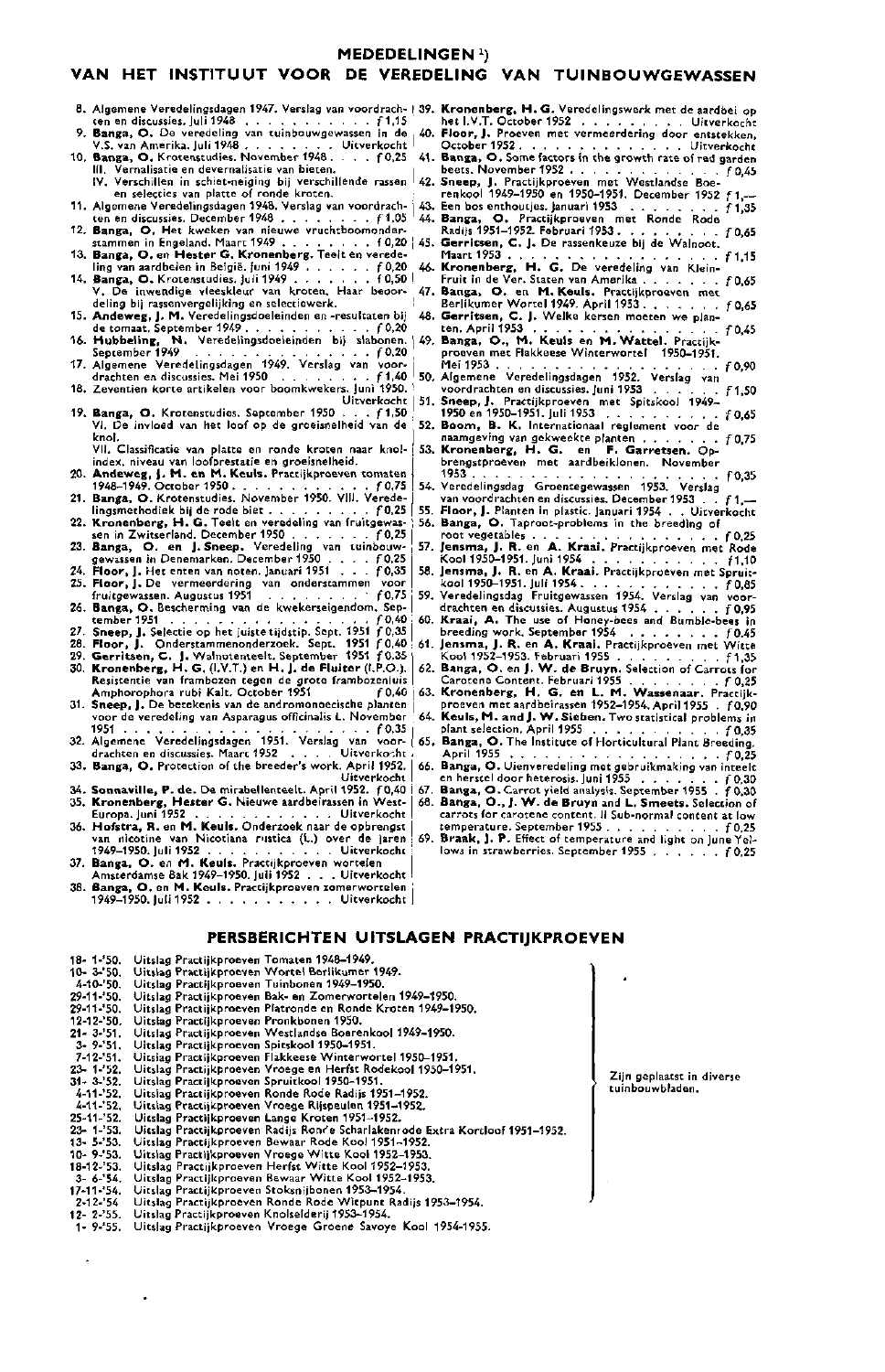#### **RASSENLIJSTEN<sup>1</sup> ) UITGEGEVEN DOOR HET INSTITUUT VOOR DE VEREDELING VAN TUINBOUWGEWASSEN**

Tweede Beschrijvende Rassenlijst voor Populieren, Wilgen en 1 Achtste Beschrijvende Rassenlijst voor Groentegewas-Iepen, 1947. Redacteur Prof. Dr G. Houtzagers . . f 0,50 j sen. 1955. Redacteur Dr O. Banga **75** 

#### **JAARVERSLAGEN l)**

# **VAN HET INSTITUUT VOOR DE VEREDELING VAN TUINBOUWGEWASSEN**

jaarverslag 1950. 1 (1951) Uitverkocht Jaarverslag 1951–1952. 2 (1954) factor of the contract of the contract of the contract of the contract of the contract of the contract of the contract of the contract of the contract of the contract of the contract of the

# **PUBLICATIES VAN HET INSTITUUT VOOR DE VEREDELING VAN TUINBOUWGEWASSEN IN ANDERE ORGANEN OF IN BOEKVORM EVENTUEEL IN SAMENWERKING MET ANDERE INSTELLINGEN')**

De publicaties, waarvan prijs èn uitgever worden vermeld zijn verkrijgbaar in de boekhandel. Overigens wende men zich ; >; de opgegeven bronnen of tot de Bibliotheek van het I.V.T.

i.

**Andeweg, J. M .** Kan Paprika in Nederland in de volle grond

geteeld worden? Zaadbelangen **8,** 1954: 68. **Boom, B. K.** Amstelflora en nomenclatuur. Vakbl. v. d. Bloe-misterij **9,** 1954: 127.

Banga, O. Regel in de rassenbenaming. Zaadbelangen 8, 1954: 75.

**Jensma, J. R.** Brocoli, een nieuwe groente. Floralia 74, 1954: 135-136.

**Floor, J.** Plastic, een materiaal voor de toekomst, ook voor de boomkwekerij. De Boomkwekerij 9, 1954: 123.

**Kronenberg, H. G.** Two-crop strawberry production in <del>I</del><br>Band. American Fruitgrower 74, no 4, 1954: 13, 36.<br>Elzenga, G. Het uitdrogen van Angelicawortels. V.N

Nieuws 1954: 48-49.

**jensma, J. R.** De proeftuin, trefpunt van practijk en onder- |<br>| zoek. Zaadbelangen 8, 1954: 113–114.

Kraai, A. Het gebruik van bijen bij het veredel<br>werk. (I) Zaadbelangen 8, 1954: 121-122.<br>**Kraai, A.** Het gebruik van hommels bij het ver<br>lingswerk. (II) Zaadbelangen 8, 1954: 132–13

f 0.25

Kraai, A. Het gebruik van bijen bij het veredel<br>werk (slot). Zaadbelangen 8, 1954: 144–146.

Boom**, B. K.** Populus canadensis of Populus euramericana<br>Boomkwekerij 9, 1954: 140-141.<br>Jensma, J. R. en M. v. d. Vliet. Perspectieven van de sp

koolteelt. Groenten en Fruit 9, 1954: 911-912.

Jensma, J. R. Over practijkproeven en over witte l<br>Groenten en Fruit 9, 1954: 1213.

**Banga, O.** Het instituut voor de Veredeling van Tuinbo<br>gewassen. Vakbl. v. d. Bloemisterij 9, 1954: 271.<br>**Floor, J. en J. van Soest.** Toepassingsmogelijkheden

plastic in tuinbouw en bosbouw. Plastica **7,** 1954, no 4. Wassenaar, L. M. Determinatietabel en beschrijving van eantal aardbeirassen. Uitgave I.V.T. 1954. f 1,50.

**Boom, B. K.** Ficus benghalensis. Vakbl. v. d. Bloemisterij

- **9,** 1954: 337. **Os, F. H . L. van, C. H . Galenkamp en A. R. Kliphuis.** De
- verhouding tussen de van Digitoxigenine en Gitoxigen<br>afgeleide §glycosiden in folia digitalis. Pharmaceuti<br>Weekblad 89, 1954: 429–433.

**Boom, B. K.** Ficus lyrata en Ficus cyathistipula. Vakbl.<br>Bloemisterij 9, 1954: 303.<br>Bruyn, J**. W. de, G. Elzenga** en M. Keuls. Selecti

ving angelica-roots for volatile oil content. Euphytica 3, 1954: 147-153.

**Jensma, J. R.** Rassenkeuze bij vroege bloemkool. Groenten en Fruit 10, 1954: 177.

**Jensma, J. R.** Rand in witte kool. Zaadbelangen 8, 1954: 196 **Floor, J.** Wat er op de proeftuin van het I.V.T. te zien is. De Boomkwekerij 9, 1954: 192.

Br**uyne, A. S. de.** Stark Earliest, een aanvulling van het v<br>sortiment. De Fruitteelt 44, 1954: 778.

Boom, B. K. De toepassing van de nomenclatuurregels i**n de totalists**<br>- tuinbouw. Med. Dir. v. d. Tuinbouw 17, 1954: 607<br>Elzenga, G. Het drogen van Digitalis lanatablad. Het dro

van Rheum sinensis. V.N.K.-Nieuws 1954: 79-81.<br>**Bruyne, A. S. de.** Het probleem der nieuwe appelrassen. D<br>Fruitteelt 44, 1954: 822–823.

**Boom, B. K.** Ficus pumila. Vakblad voor de Bloemiste<br>1954: 381.

**Elzenga, G.** Teeltproef met Archangelica officinalis Hoffm. V.N.K.-Nieuws 1954: 91-97. |

Elzenga, G. Verslag van het onderzoek naar het verloop van het gehalte aan werkzame stoffen (glycosiden) in het blad \

van Digitalis lanata en de blad productie. V.N.K.-Nieuw j 1954: 98-99.

**Kronenberg, H. G.** Autumn crop by short day treatm<br>| The Grower 42, 1954, 729–731.

, **Boom, B. K.** Berberis thunbergii en ottawensïs. De Boomkwekerij 10, 1954: 9.<br>**Jensma, J. R.** De smalle basis en zijn gevaren. Zaadbelang

1954: 226.

| **Petiet, J.** Overwintering van selectie.nateriaal. Zaadbelangen | 8, 1954: 238.

**Boom, B. K.** Populus canadensis aurea. De Boomkwekerij 10,

BS4: 25.<br>Boom, B. K. De benaming van enkele bekende coniferen<br>Boomkwekerij 10, 1954: 32.<br>Kronenberg, H. G. Welke aardbeirassen? De Fruitt<br>44, 1954, 1074-1077.<br>Banga, G. Ontwikkeling van de praktijkproeven. Zaa.<br>Ilangen 8,

wicht en vluchtige oliegehalte in verband met mi<br>Factoren. Herba 13, 1954, 69-80.<br>B**ruyn, J. W. de.** De bepaling van het vluchtige olie-ge

in Angelicawortel met het oog op de selectie. Herb<br>1954, 81–85.

Elzenga, G. De teelt van Lobelia inflata. V.N.K.-Nieuws<br>1954: 127-129.

1954: 127–129.<br> **Bruyn, J. W. de.** De exportcontrôle van kruiden in 1<br> **Bruyn, J. W. de.** De exportcontrôle van kruiden in 1<br> **Elzenga, G.** Digitalis lanata, V.N.K.-Nieuws 1955: 3–4.<br> **Elzenga, G.** Lobelia inflata. V.N.K.-

**Broertjes, C.** Het forceren van Forsythia intermedia spectabilis Khne. Med. Dir. Tuinbouw 18, 1955: 111-118.

<sup>|</sup> **Komen, G.** Wat groeit er in de moestuin? Uitg. W. J. Th<br>& Cie, Zutfen, 1955, 127 p., f 3,50.<br>| **Gerritsen, C. J.** De walnoot als fruitteeltgewas. Groente

Fruit 10, 1955: 747, 803-804, 875-876, 890-891. **Wassenaar, L. M .** Welke nieuwe aardbeirassen zijn voor

Nederland van belang? De Tuinderij 35, 1955, No 12.<br>**Petiet, J.** Isolatiemiddelen. Zaadbelangen 9, 1955: 53-54<br>**Boom, B. K. P**olygonum cuspidatum. De Boomkweker<br>1955: 84-85.

**Kronenberg, H. G.** Nachtvorstschade aan zwarte bessen<br>sen 1954. De Fruitteelt 45, 1955: 400-401.<br>**Elzenga, G.** Digitalis lanata en de bladvlekkenziekte. V.N.

Nieuws 1955: 26-27.

**Elzenga, G.** De selectie van Angelica-wortel op wortelgewicht en vluchtige oliege<br>en vluchtige oliegehalte in verband met milieu-factor<br>V.N.K.-Nieuws 1955: 34–39, 42–47.

Ge**rritsen, C. J.** De selectie van (okker)-noten. Dendr<br>gisch Jaarboek 1954: 40-43.

**jensma,** J. R. Mei in Mechelen. Groenten en Fruit 10, 1955: 1292.

**Floor, J.** en **P. A. Wezelenburg.** Planten in plastic.<br>L.V.T. Juni 1955, 10 p. f 0,25.<br>**Banga, O.** De plantenveredeling als factor in de strijd or

bestaan. Extra nummer Landbouwkundig Tijdschrift **I**<br>1955 en Zaadbelangen 9, 1955: 173–174, 187–188.<br>**Kronenberg, H. G.** Ervaringen met aardbeirassen in 19

Groenten en Fruit 11, 1955: 138.<br>**Elzenga, G.** Het kweken van plantmateriaal van Valeri<br>V.N.K.-Nieuws 1955: 70–72.

\*) Eerder verschenen publicaties zijn vermeld achterin in de Mededelingen nos 1 t/m 65 en in de jaarverslagen van

- -

J Zolang de voorraad strekt kunnen deze publicatie (franco worden toegezonden, na ontvangst van het vermelde (<br>op giro no. 425340 van het Instituut voor de Veredeling van Tuinbouwgewassen, S. L. Mansholtlaan 15 te Wagenin<br>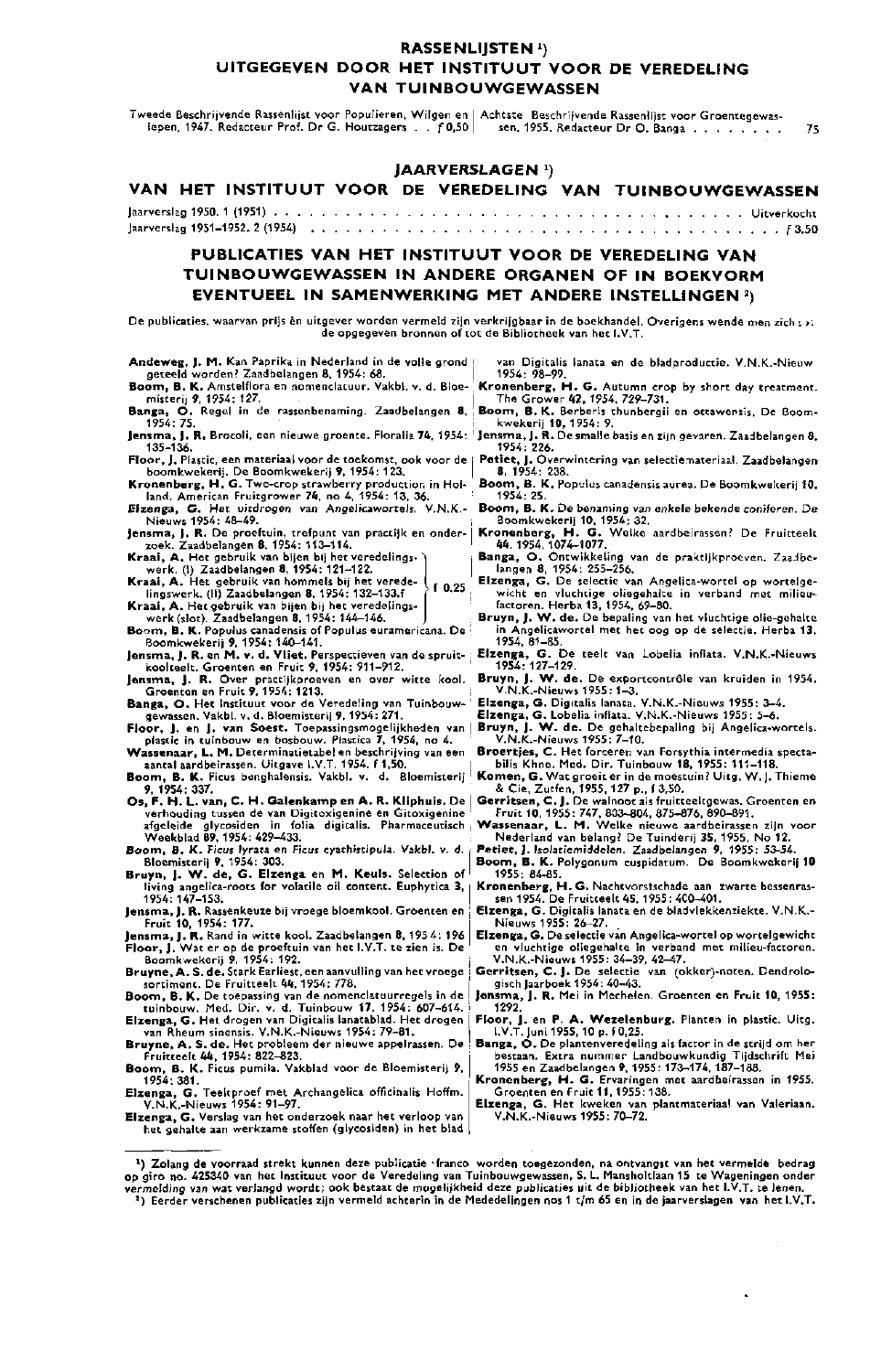# ERRATA

 $\sim$ 

 $\hat{\mathcal{A}}$ 

De prijs van de hiernaast vermelde Achtste Rassenlijst voor Groentegewassen bedraagt f In plaats van 1955 leze men 19

 $\sim$